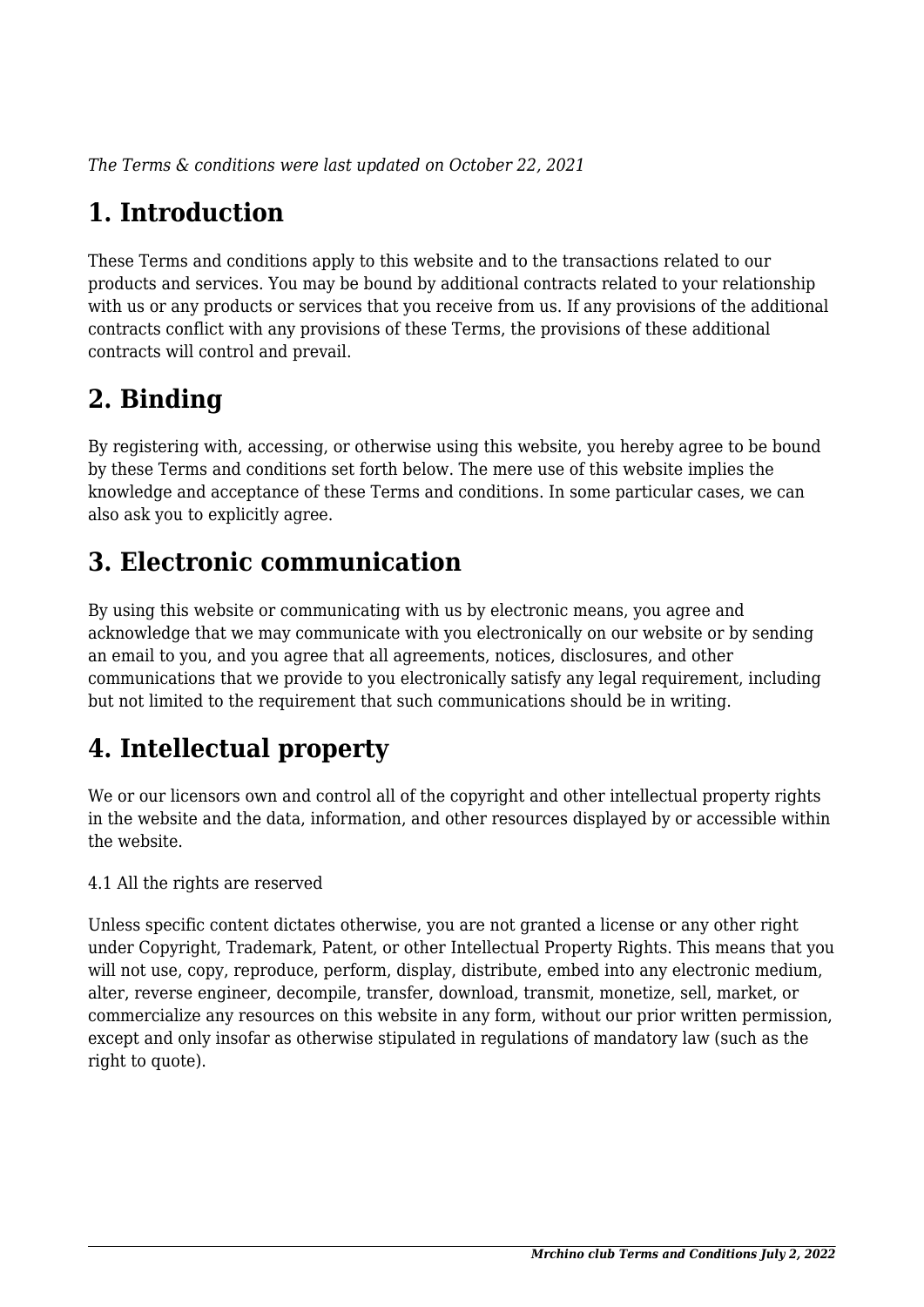## **5. Newsletter**

Notwithstanding the foregoing, you may forward our newsletter in the electronic form to others who may be interested in visiting our website.

# **6. Third-party property**

Our website may include hyperlinks or other references to other party's websites. We do not monitor or review the content of other party's websites which are linked to from this website. Products or services offered by other websites shall be subject to the applicable Terms and Conditions of those third parties. Opinions expressed or material appearing on those websites are not necessarily shared or endorsed by us.

We will not be responsible for any privacy practices or content of these sites. You bear all risks associated with the use of these websites and any related third-party services. We will not accept any responsibility for any loss or damage in whatever manner, however caused, resulting from your disclosure to third parties of personal information.

### **7. Responsible use**

By visiting our website, you agree to use it only for the purposes intended and as permitted by these Terms, any additional contracts with us, and applicable laws, regulations, and generally accepted online practices and industry guidelines. You must not use our website or services to use, publish or distribute any material which consists of (or is linked to) malicious computer software; use data collected from our website for any direct marketing activity, or conduct any systematic or automated data collection activities on or in relation to our website.

Engaging in any activity that causes, or may cause, damage to the website or that interferes with the performance, availability, or accessibility of the website is strictly prohibited.

## **8. Registration**

You may register for an account with our website. During this process, you may be required to choose a password. You are responsible for maintaining the confidentiality of passwords and account information and agree not to share your passwords, account information, or secured access to our website or services with any other person. You must not allow any other person to use your account to access the website because you are responsible for all activities that occur through the use of your passwords or accounts. You must notify us immediately if you become aware of any disclosure of your password.

After account termination, you will not attempt to register a new account without our permission.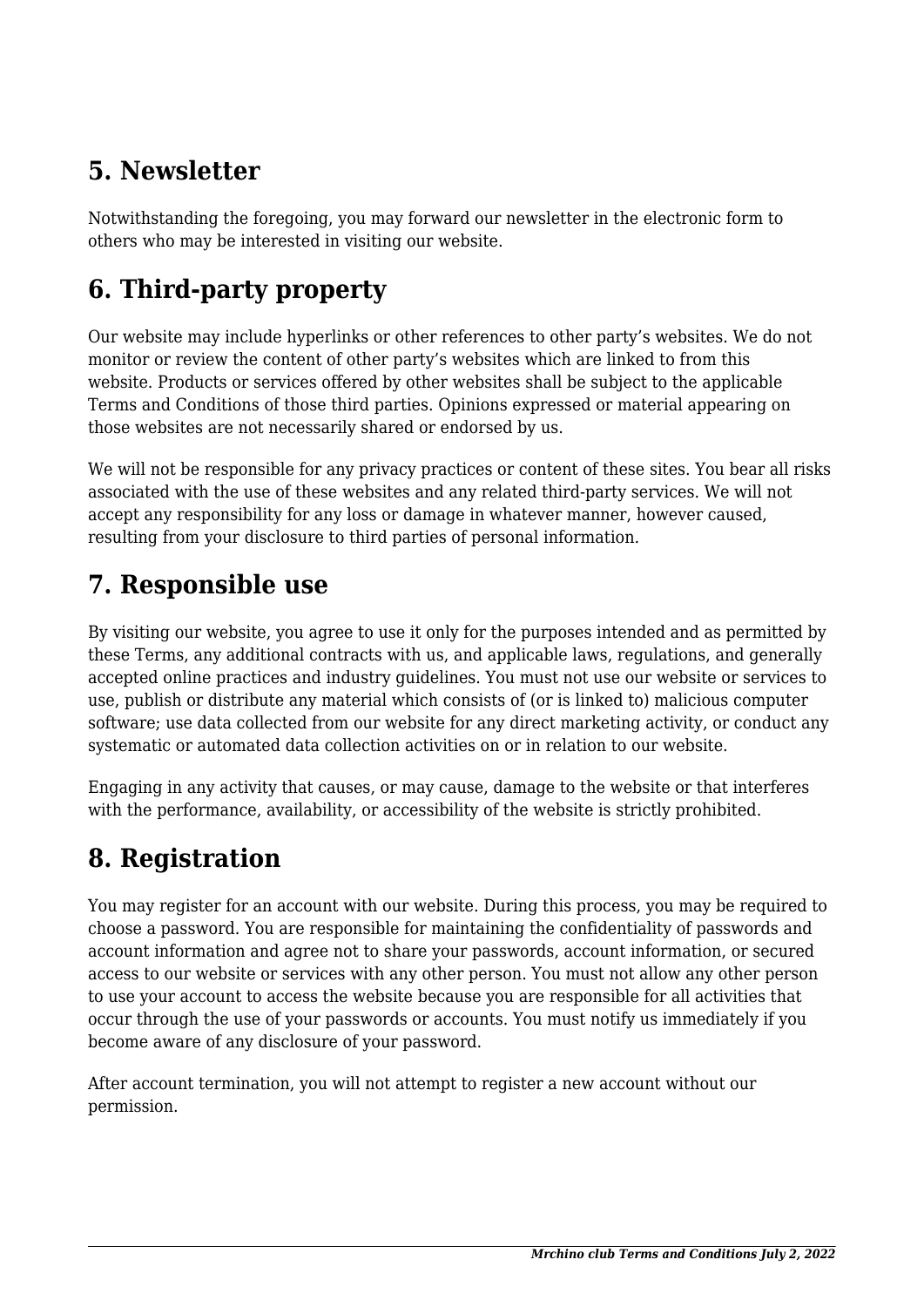# **9. Refund and Return policy**

#### 9.1 Right of withdrawal

You have the right to withdraw from this contract within 14 days without giving any reason.

The withdrawal period will expire after 14 days from the day of the conclusion of the contract.

To exercise the right of withdrawal, you must inform us of your decision to withdraw from this contract by an unequivocal statement (for example a letter sent by post, fax, or email). Our contact details can be found below. You may use the attached model [withdrawal form](https://mrchino.club/wp-content/uploads/complianz/withdrawal-forms/withdrawal-form-en.pdf), but it is not obligatory.

You can also electronically fill in and submit the model withdrawal form or any other unequivocal statement on our [website](https://mrchino.club/about-us/).

If you use this option, we will communicate to you an acknowledgement of receipt of such a withdrawal on a durable medium (for example by email) without delay.

To meet the withdrawal deadline, it is sufficient for you to send your communication concerning your exercise of the right of withdrawal before the withdrawal period has expired.

#### 9.2 Effects of withdrawal

If you withdraw from this contract, we shall reimburse you all payments received from you, including the costs of delivery (with the exception of the supplementary costs resulting from your choice of a type of delivery other than the least expensive type of standard delivery offered by us), without undue delay and in any event not later than 14 days from the day on which we are informed about your decision to withdraw from this contract. We will carry out such reimbursement using the same means of payment as you used for the initial transaction unless you have expressly agreed otherwise; in any event, you will not incur any fees as a result of such reimbursement.

If you requested to begin the performance of services during the withdrawal period, you shall pay us an amount which is in proportion to what has been provided until you have communicated to us your withdrawal from this contract, in comparison with the full coverage of the contract.

Please note that there are some legal exceptions to the right to withdraw, and some items can therefore not be returned or exchanged. We will let you know if this applies in your particular case.

#### **10. Content posted by you**

We may provide various open communication tools on our website, such as blog comments, blog posts, forums, message boards, ratings and reviews, and various social media services. It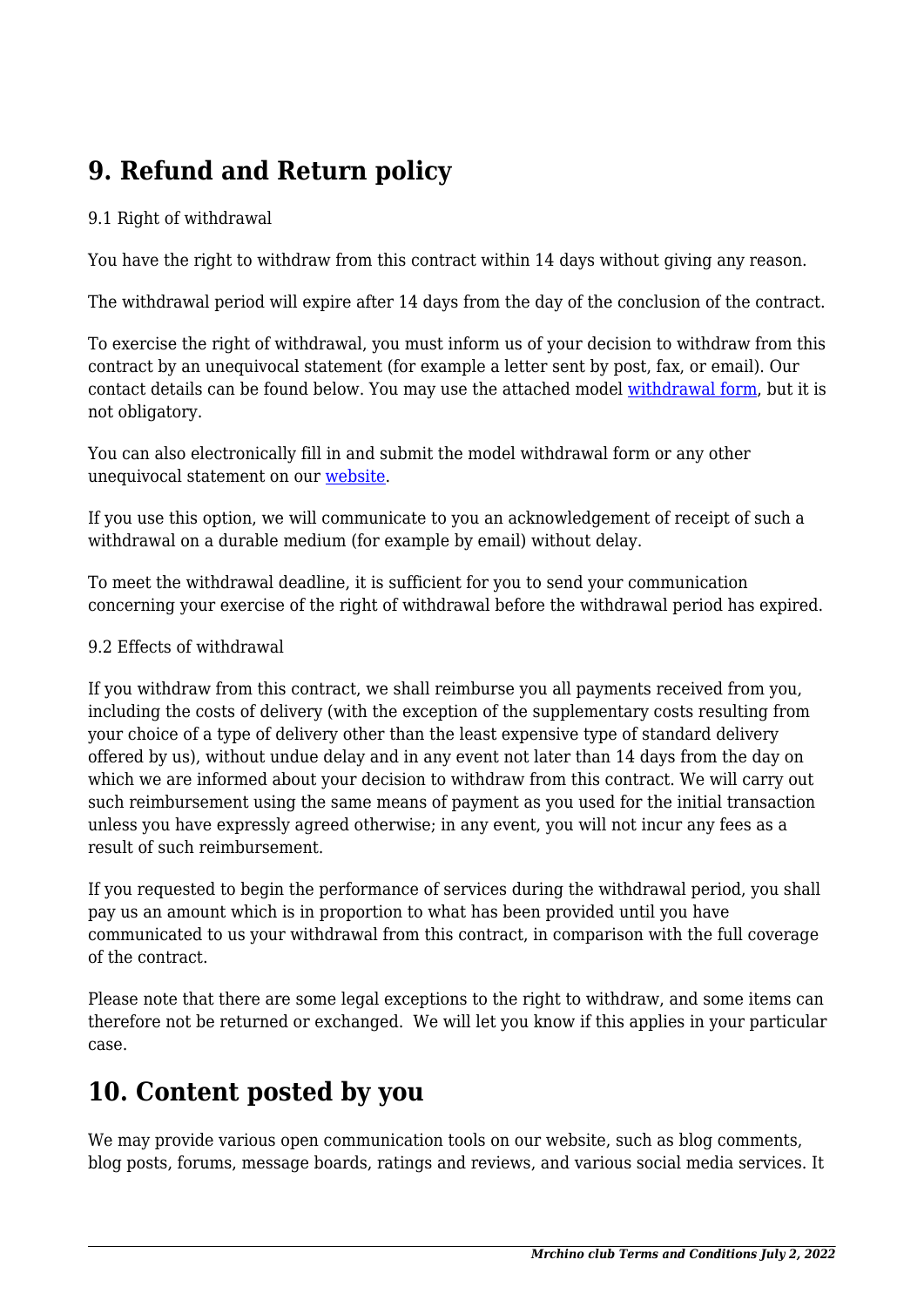might not be feasible for us to screen or monitor all content that you or others may share or submit on or through our website. However, we reserve the right to review the content and to monitor all use of and activity on our website, and remove or reject any content in our sole discretion. By posting information or otherwise using any open communication tools as mentioned, you agree that your content will comply with these Terms and Conditions and must not be illegal or unlawful or infringe any person's legal rights.

# **11. Idea submission**

Do not submit any ideas, inventions, works of authorship, or other information that can be considered your own intellectual property that you would like to present to us unless we have first signed an agreement regarding the intellectual property or a non-disclosure agreement. If you disclose it to us absent such written agreement, you grant to us a worldwide, irrevocable, non-exclusive, royalty-free license to use, reproduce, store, adapt, publish, translate and distribute your content in any existing or future media.

## **12. Termination of use**

We may, in our sole discretion, at any time modify or discontinue access to, temporarily or permanently, the website or any Service thereon. You agree that we will not be liable to you or any third party for any such modification, suspension or discontinuance of your access to, or use of, the website or any content that you may have shared on the website. You will not be entitled to any compensation or other payment, even if certain features, settings, and/or any Content you have contributed or have come to rely on, are permanently lost. You must not circumvent or bypass, or attempt to circumvent or bypass, any access restriction measures on our website.

## **13. Warranties and liability**

Nothing in this section will limit or exclude any warranty implied by law that it would be unlawful to limit or to exclude. This website and all content on the website are provided on an "as is" and "as available" basis and may include inaccuracies or typographical errors. We expressly disclaim all warranties of any kind, whether express or implied, as to the availability, accuracy, or completeness of the Content. We make no warranty that:

- this website or our products or services will meet your requirements;
- this website will be available on an uninterrupted, timely, secure, or error-free basis;
- the quality of any product or service purchased or obtained by you through this website will meet your expectations.

Nothing on this website constitutes or is meant to constitute, legal, financial or medical advice of any kind. If you require advice you should consult an appropriate professional.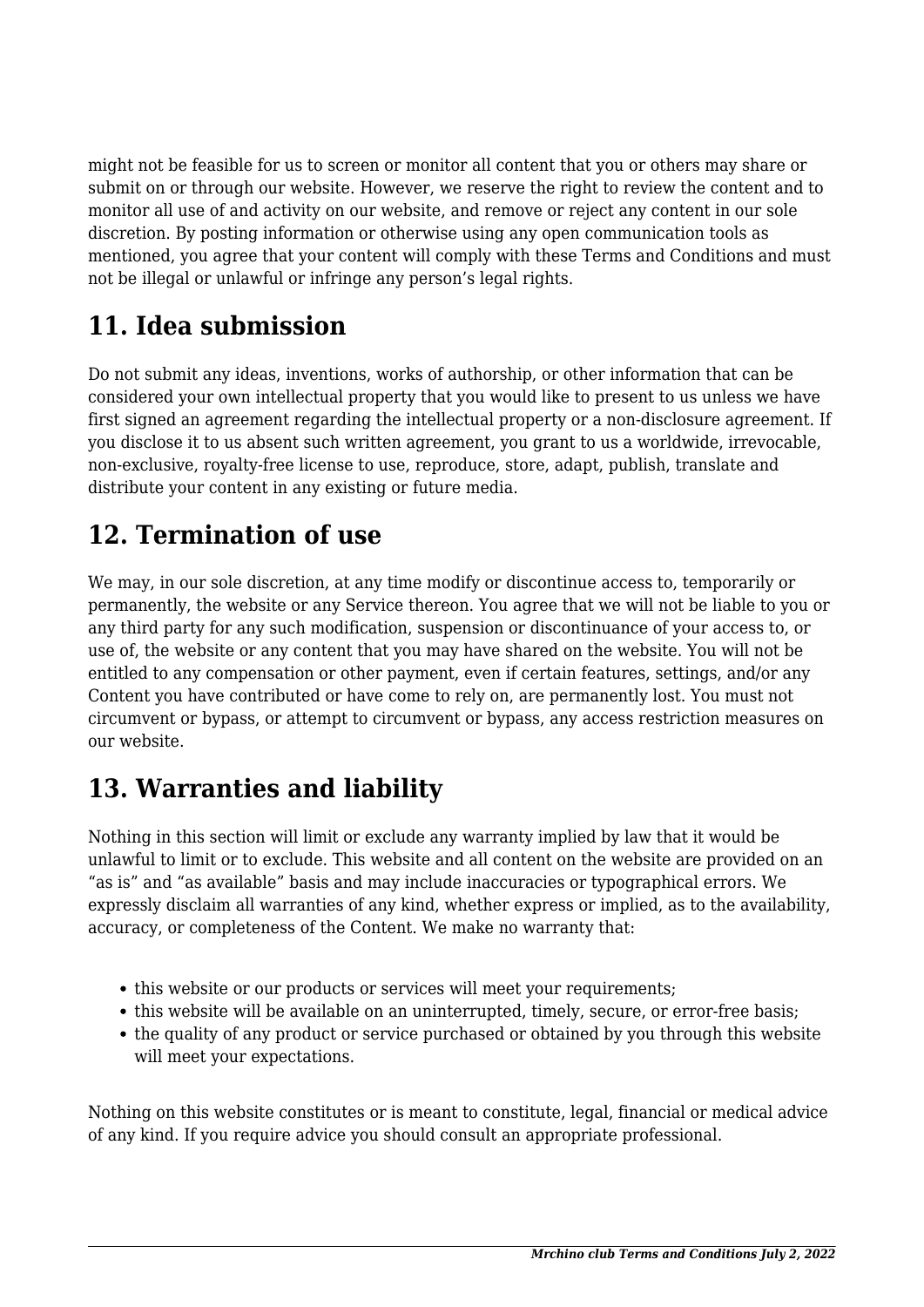The following provisions of this section will apply to the maximum extent permitted by applicable law and will not limit or exclude our liability in respect of any matter which it would be unlawful or illegal for us to limit or to exclude our liability. In no event will we be liable for any direct or indirect damages (including any damages for loss of profits or revenue, loss or corruption of data, software or database, or loss of or harm to property or data) incurred by you or any third party, arising from your access to, or use of, our website.

Except to the extent any additional contract expressly states otherwise, our maximum liability to you for all damages arising out of or related to the website or any products and services marketed or sold through the website, regardless of the form of legal action that imposes liability (whether in contract, equity, negligence, intended conduct, tort or otherwise) will be limited to the total price that you paid to us to purchase such products or services or use the website. Such limit will apply in the aggregate to all of your claims, actions and causes of action of every kind and nature.

## **14. Privacy**

To access our website and/or services, you may be required to provide certain information about yourself as part of the registration process. You agree that any information you provide will always be accurate, correct, and up to date.

We take your personal data seriously and are committed to protecting your privacy. We will not use your email address for unsolicited mail. Any emails sent by us to you will only be in connection with the provision of agreed products or services.

We have developed a policy to address any privacy concerns you may have. For more information, please see our Privacy Statement and our Cookie Policy.

# **15. Accessibility**

We are committed to making the content we provide accessible to individuals with disabilities. If you have a disability and are unable to access any portion of our website due to your disability, we ask you to give us a notice including a detailed description of the issue you encountered. If the issue is readily identifiable and resolvable in accordance with industrystandard information technology tools and techniques we will promptly resolve it.

# **16. Export restrictions / Legal compliance**

Access to the website from territories or countries where the Content or purchase of the products or Services sold on the website is illegal is prohibited. You may not use this website in violation of export laws and regulations of Nigeria.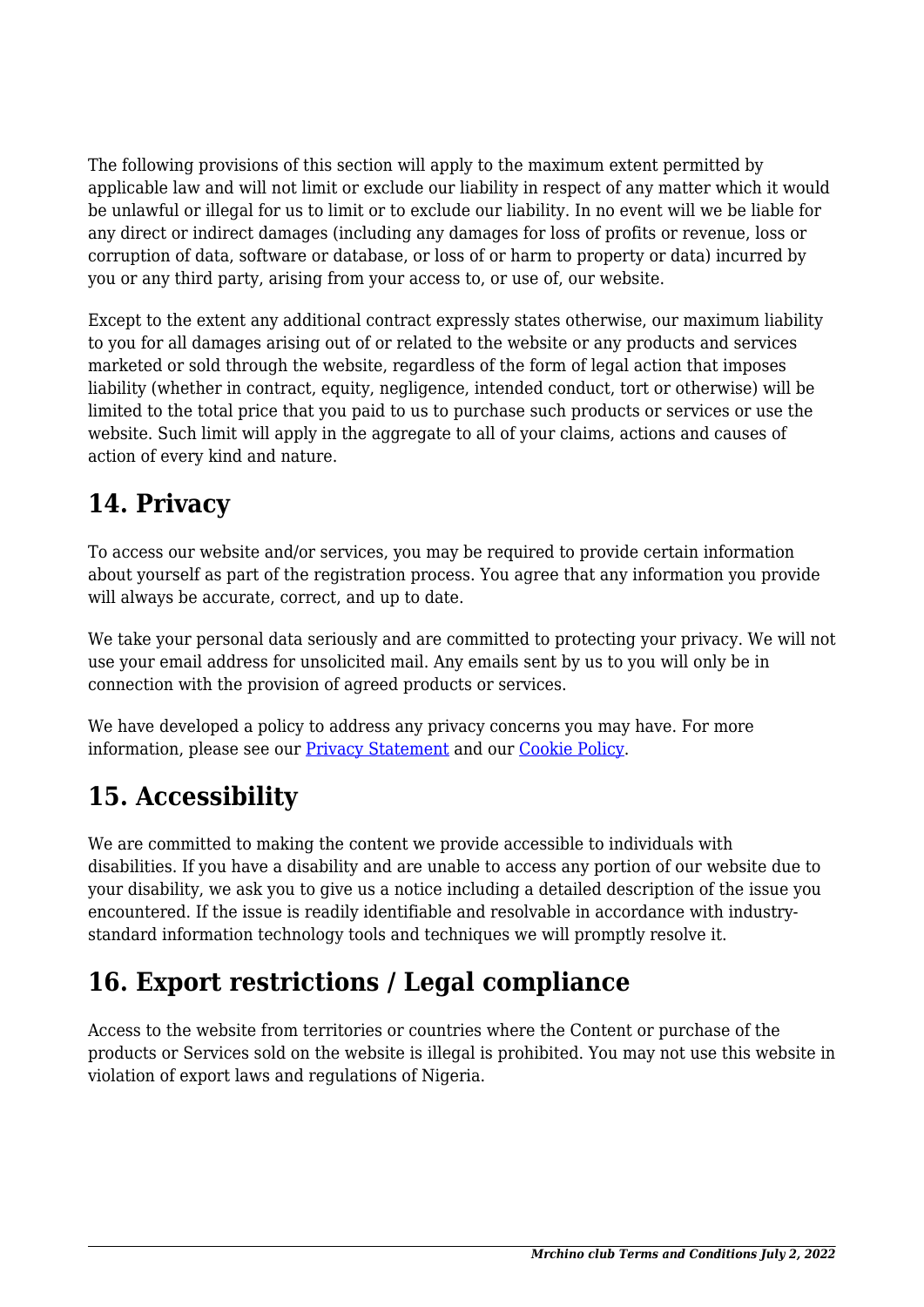## **17. Assignment**

You may not assign, transfer or sub-contract any of your rights and/or obligations under these Terms and conditions, in whole or in part, to any third party without our prior written consent. Any purported assignment in violation of this Section will be null and void.

#### **18. Breaches of these Terms and conditions**

Without prejudice to our other rights under these Terms and Conditions, if you breach these Terms and Conditions in any way, we may take such action as we deem appropriate to deal with the breach, including temporarily or permanently suspending your access to the website, contacting your internet service provider to request that they block your access to the website, and/or commence legal action against you.

#### **19. Force majeure**

Except for obligations to pay money hereunder, no delay, failure or omission by either party to carry out or observe any of its obligations hereunder will be deemed to be a breach of these Terms and conditions if and for as long as such delay, failure or omission arises from any cause beyond the reasonable control of that party.

## **20. Indemnification**

You agree to indemnify, defend and hold us harmless, from and against any and all claims, liabilities, damages, losses and expenses, relating to your violation of these Terms and conditions, and applicable laws, including intellectual property rights and privacy rights. You will promptly reimburse us for our damages, losses, costs and expenses relating to or arising out of such claims.

### **21. Waiver**

Failure to enforce any of the provisions set out in these Terms and Conditions and any Agreement, or failure to exercise any option to terminate, shall not be construed as waiver of such provisions and shall not affect the validity of these Terms and Conditions or of any Agreement or any part thereof, or the right thereafter to enforce each and every provision.

### **22. Language**

These Terms and Conditions will be interpreted and construed exclusively in English. All notices and correspondence will be written exclusively in that language.